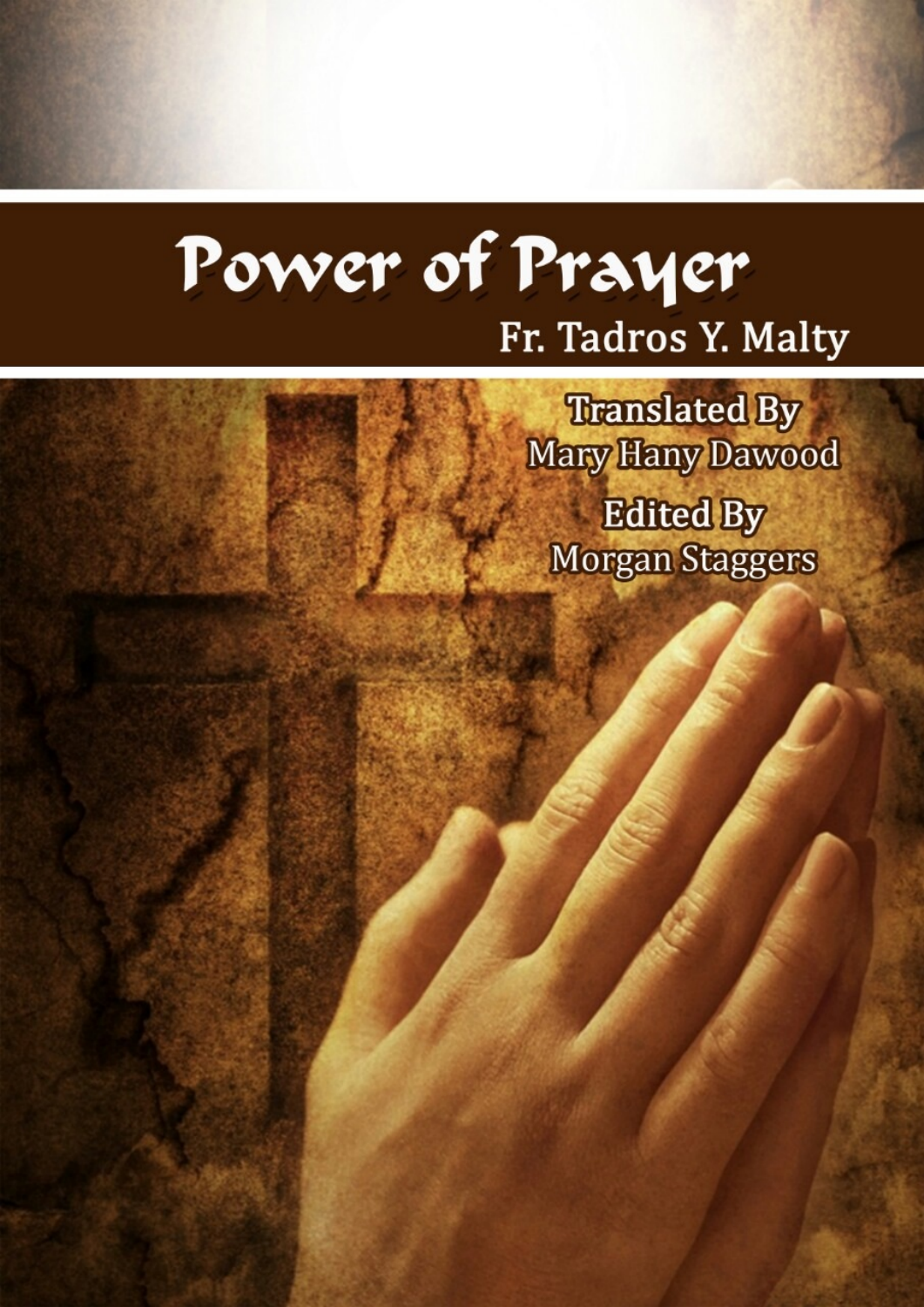## *THE POWER OF PRAYER*

*Fr. Tadros Y. Malaty*

*Translated by: Coptic Orthodox Church of Sydney*

> *Edited by Robert Mikhael*

#### **JESUS HEALS THE PARALYTIC MAN**

 "And again He entered Capernaum after some days, and it was heard that He was in the house. Immediately many gathered together so that there was no longer room to receive them, not even near the door. And He preached the Word to them. Then they came to Him bringing a paralytic who was carried by four men. And when they could not come near Him because of the crowd they uncovered the roof where He was. So when they had broken through, they let down the bed on which the paralytic was lying. When Jesus saw their faith, He said to the paralytic, 'Son your sins are forgiven you.' And some of the Scribes were sitting there and reasoning in their hearts, 'Why does this man speak blasphemy like this? Who can forgive sins but God alone?' Immediately when Jesus perceived in His spirit that they reasoned this within themselves, He said to them, 'Why do you reason about these things in your hearts? Which is easier to say to the paralytic? Your sins are forgiven you. Or to say arise, take up your bed and walk? But that you may know that the Son of Man has power on earth to forgive sins.' He said to the paralytic, 'I say to you arise, take up your bed and go to your house.' (Mark 2:1-11)

According to St. John, it is written that the Lord Jesus Christ performed a large number of miracles and offered many signs of his divinity. And he added that "there are many other things that Jesus did ,which if they were written one by one I suppose that even the entire world could not contain the books that would be written". (John 21:25) If we keep this sentiment in mind, and place it at the end of this section from St. John's Gospel, we wouldn't be able to say that He healed just one or two of those who were paralyzed, but countless others.

Why did the Gospels only record two people who were paralytic (St Mark recorded one of these miracles, and St. John in Chapter 5)? Why didn't they tell us about the many people who were healed and why only concentrated on these two? I believe that these two miracles are a strong guide for the servants, priests and ministers on how to properly serve in the church and all mankind.

Expanding on the example from St. John, we see that the Lord Jesus Christ went to the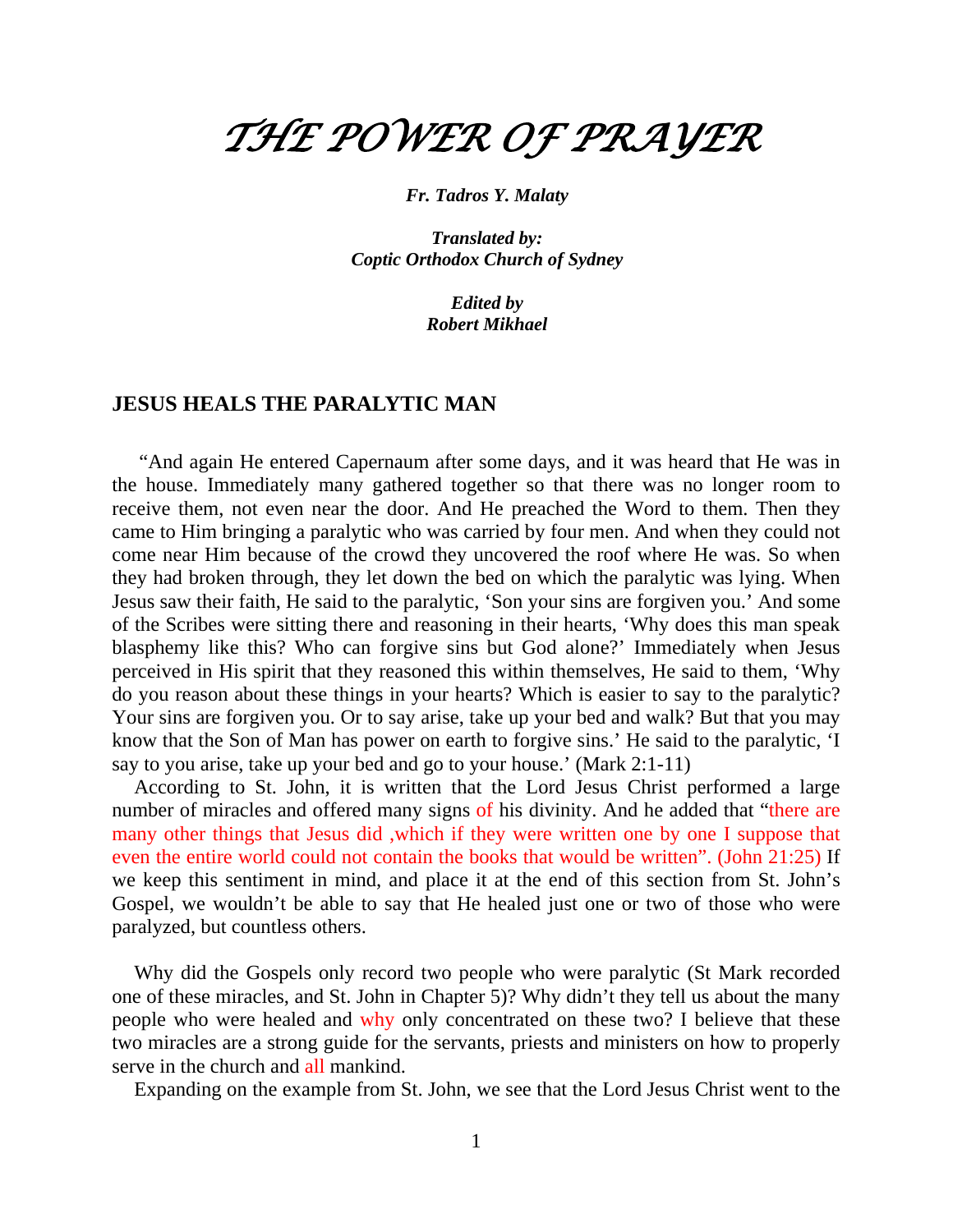paralytic and started to speak to him and asked "do you want to be made well? (John 5:6). In the second example, He was at a house and waited until four friends brought the sick man, uncovered the roof and brought the bed down to Him. Why did the Lord Jesus Christ go to one but waited for the other? Do you think it is related to having a different level of respect for each person? He goes to some, and for the others He waits? In fact the two miracles are very important lessons in the life of a servant of Christ, because Christ told us not only to imitate Him, but to have Him always work through us.

#### **SERVE AS a FRIEND OF CHRIST**

We are unable to serve anyone by ourselves, but only through Christ that we could serve. It is God's work!

What is the meaning to serve or to preach? According to St. Paul, it means to lift up a person from the state of death to life. In Paul's experience, God granted him the ability to transfer from death to life; from being paralysed to being healed, God allowed Him to walk towards heaven. He was in darkness and God granted him the adoption of the Father who is the true Light, and thus Paul became a son of light not of darkness and Satan.

So in our ministry, we must know that it is not our work but God's. The problem is that sometimes we are overly zealous and can become depressed when we see that the world is full of darkness. Our job is to ask the Lord to work through us or through others. I am not the Groom, but only a friend of the Groom (John 3:29).

As **Origen** claims, when a priest enters the sanctuary he must remove his shoes. According to the Old Testament (Deut. 25:7-10), if a man refused to take his elder brother's widow as wife, he must take off his shoes at the door of the city. Thus when the clergyman or deacon enters the door of the sanctuary and removes his shoes, he is declaring that he isn't the Groom, but only a friend of the Groom (John 3:29). My joyous goal is to unite the bride (church) with God the Groom, and not with me. Thus we must acknowledge in the service that we are just friends of Christ who grants us His own power and authority. I can't raise a person from the dead and give him life. I can't heal someone who is paralyzed and make him walk; but through Christ I can rest assured that nothing is impossible. As we in humility ask the Lord Jesus to be transfigured in our hearts, then we will surely be able to do the work of Christ Himself.

Our Lord Christ showed His concern for the unity of the Church by asking the Father that "they may be one with Me as I am One with You." He is the Lord of each of the church members and He is also concerned with the church as a whole. We must learn to practice these two principles.

When the Lord was at people's houses, that meant He was in the Church, He dwelled in the Church. In the story of the paralytic, Our Lord Christ was present in a very crowded house, where no more people could get in the door or reach physically to Him.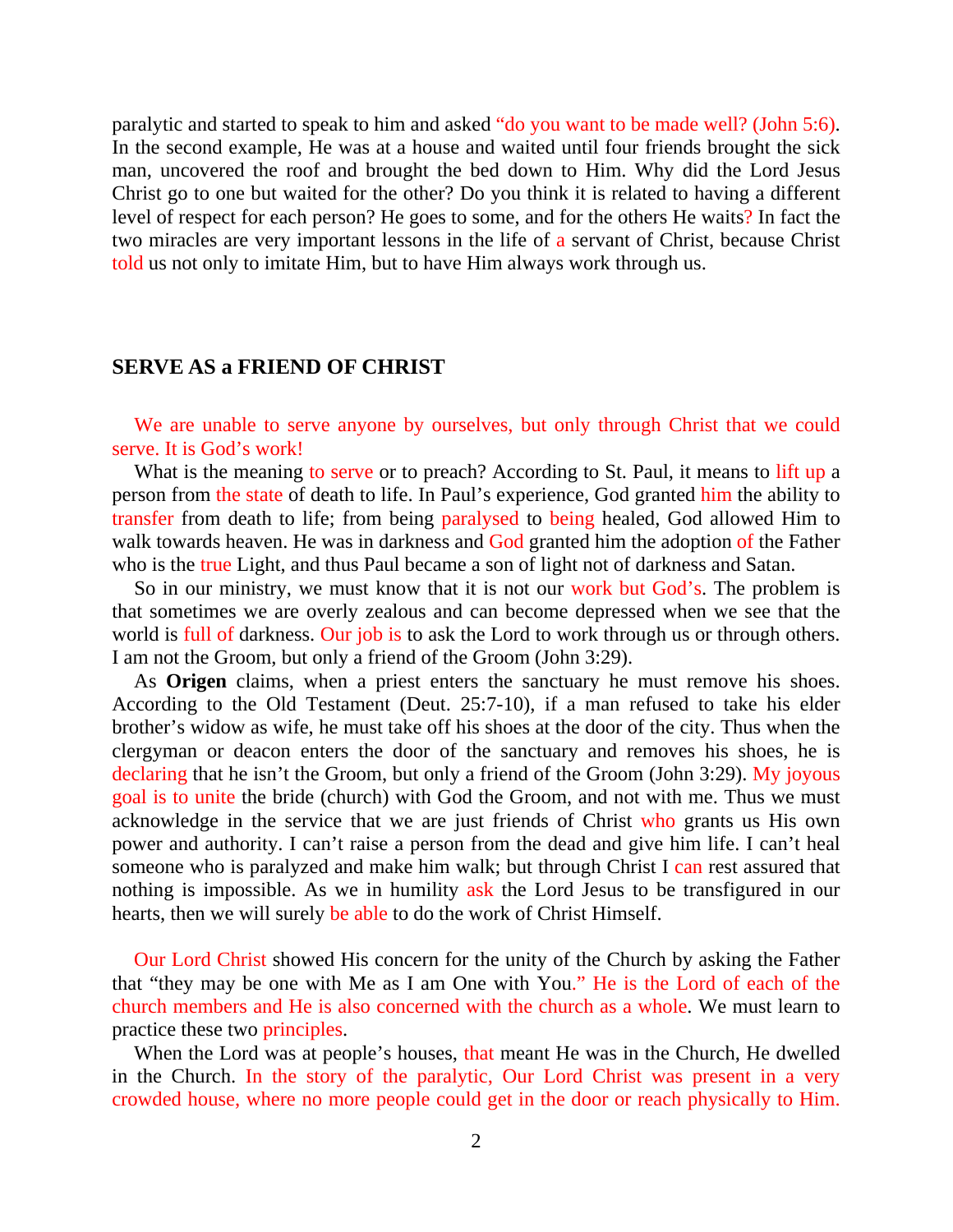Yet He cared to heal him who couldn't possibly reach God on his own. While the church maybe so crowded, yet Christ cares for each of her members. In the story; four people were concerned for the healing of their friend. These four represent the clergymen (bishop, priest and deacon) and the layman. What if either of these four cared not for the sick man, then surely the bed would have been dropped and the man might have been further hurt or even died. In fact there is no separation amongst these groups. We can't say that a person's healing is the responsibility of only one group or another. According to **St. John Chrysostom** 'if there is a bishop with no people, he is not a bishop, and a priest with no people is not a priest.' We are all vital members of the body of the Lord Jesus Christ, and any fault in one of these groups makes the entire church weaker. It is important for all members to work always together.

#### **THE LAYMAN AS WITNESS TO THE GOSPEL OF CHRIST**

\* Once in the presence of H.G. Bishop Serapion, I had asked some of our youth in Los Angeles, 'Who is the bishop here?'

They enthusiastically replied, 'Bishop Serapion.'

I said, 'you are all the bishop of California. It is not my idea, but the words of the archbishop **St. John Chrysostom**. He said to his people that they were the bishop because the bishop can't work without the people.

When women go to the supermarket, they can bear witness to Jesus Christ. While it is not practical for a Bishop to go to the market place and preach there. Those that may bring the children to Christ are the children; through the youth, we can attract more youth to follow Christ. This is more effective than the ministry of the priest. The successful priest is the one that feels he is not the priest, but the priests are the people and they are his hands, his eyes and the instruments of Christ. Through them he can practice his priesthood.

**St. Athanasius the Great** was exiled **five** times in his life as a Pope and suffered most of his life, but he was cheerful, strong and successful. What do you think is the source of his success? He realized that he was only an instrument of Christ to do His work in Church, by His Holy Spirit and through Him in the life of others. Thus we must not be troubled or lose our peace when we discover people straying from God's path, but trust that God is the God of impossibilities who can grant life to the dead and healing to those suffering and in sickness.

So, why did Christ wait for the friends of the paralytic man to bring him down through the roof? Christ works in many ways; He knows what is suitable for each one. For some, He would go out to speak with them and encourage them to accept Him. This is the personal contact of God concerned with every single person, whether good or wicked. **St. Augustine** said 'If a person is very bad and has committed many sins, and insists not to repent, don't despair, for God is leaving him alive till now to reveal Himself to him, even to the last moments of this person's life.'

We tend to think that there are some hopeless cases around us. There is no such thing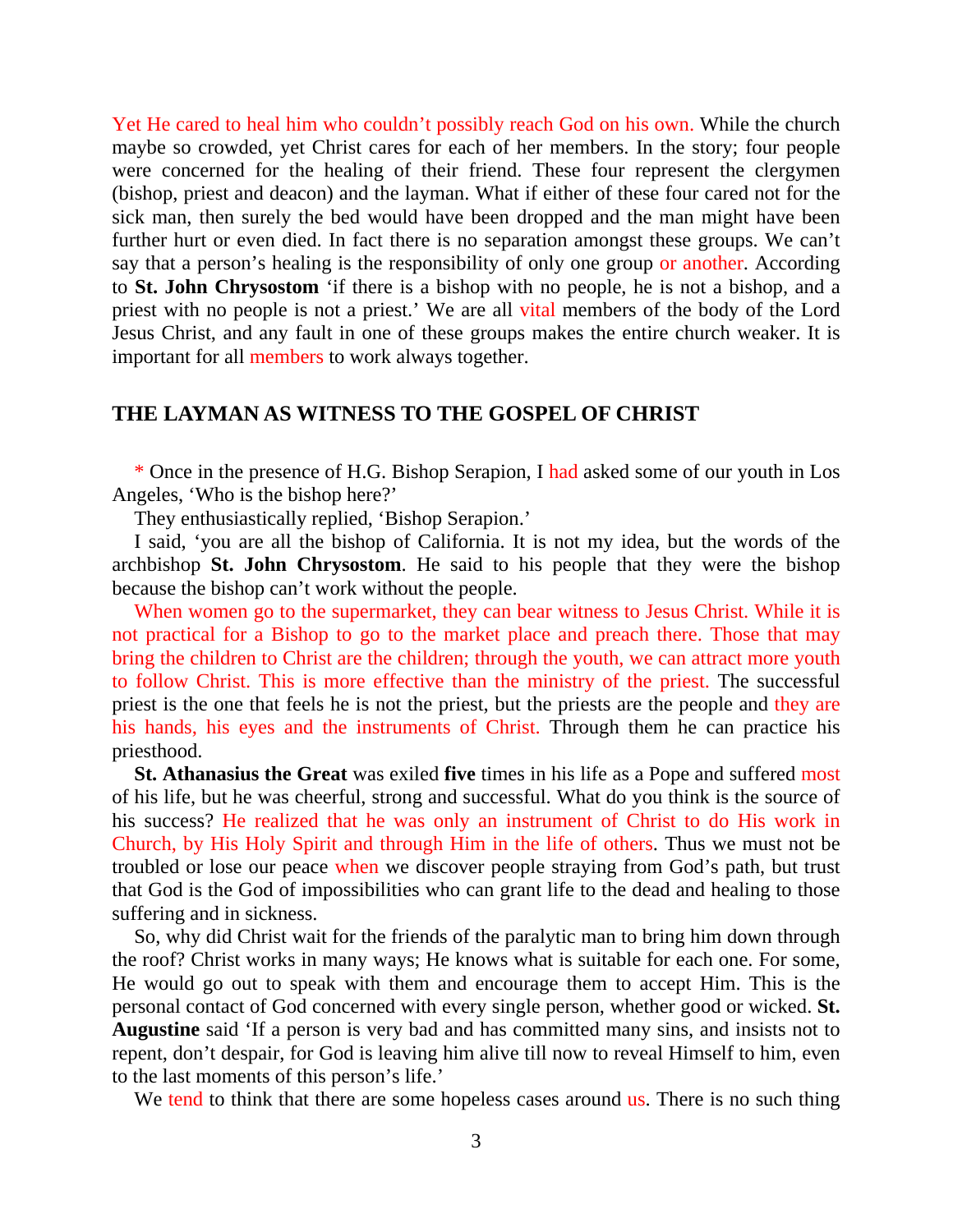as a hopeless case. Even those that persecute the church, or extremists who attack the church, we believe that God can transform any person, even in the final moments of his life. Thus, it is our responsibility to pray, with 'kneeling, *mataniyas'* and pleading for the salvation of all mankind in every country; and all nations of the world. Do not feel that you are responsible only for your church, or a special class within Sunday school, this is just administrative work; but spiritually, every person should have a special place in your heart whether you know him or not. You should pray for all, and rejoice when anyone accepts the Lord Jesus and His redeeming work, having a fellowship with Him and has a place in the bosom of the Father.

The miracle recorded in the Gospel of St. John tells us that we must take care of all individuals, God is concerned with everyone. The second miracle completes the first. God works through the communal life, the church life, as well as with the individual. He loves His church and is concerned with His bride.

I truly hope that we can care for all mankind by all means and take on this responsibility. Don't be involved in the earthly and temporal things; rather be involved in the work of heavenly Father.

God created me as His own child. I am concerned for the work of my Father. As the Lord Jesus, while a youth of 12 years old, represented you and me, and didn't spend time in jokes and playing, but did serious work by entering the Temple to be in contact with the teachers and scribes. He seemed at the time as if He ignored His parents Joseph and Mary and said "I must do my Father's work." We should be also about our Father's work.

#### **HOW TO EXPERIENCE THE POWER OF PRAYER?**

Mainly, God wants us to be His own, "So the Lord spoke to Moses face to face as a man speaks to his friend" (Exodus 33:11).

God is not separated from us or isolated in heaven. He came to our world so that He could deal with us as friends. Moses of the Old Testament spoke to God as His friend, and what about us?

\* Do you feel that God is your friend? Do you speak with Him face to face? In your private room or at church, do you feel that you are in heaven in front of God and God is in the midst of the church and within your heart?

1- You must practice the power of prayer; **we have to discover the friendship of Christ and to speak with Him as a man to his friend**. Secondly, it is important not only to speak frankly with God as our personal friend but also to focus our eyes on Him and not on our sins.

**\* Abbot Bayamon**, one of the great desert fathers once said 'Why are you standing near a very dirty place and saying it smells bad? Instead of sitting near a dirty place, sit near the Lord and smell His sweet aroma. Instead of focusing on your sins and saying 'I am a sinner, I am very weak' Why don't you say 'I am a child of God, I am a member of the body of Christ, I am His ambassador, I am a temple of the Holy Spirit, I am an agent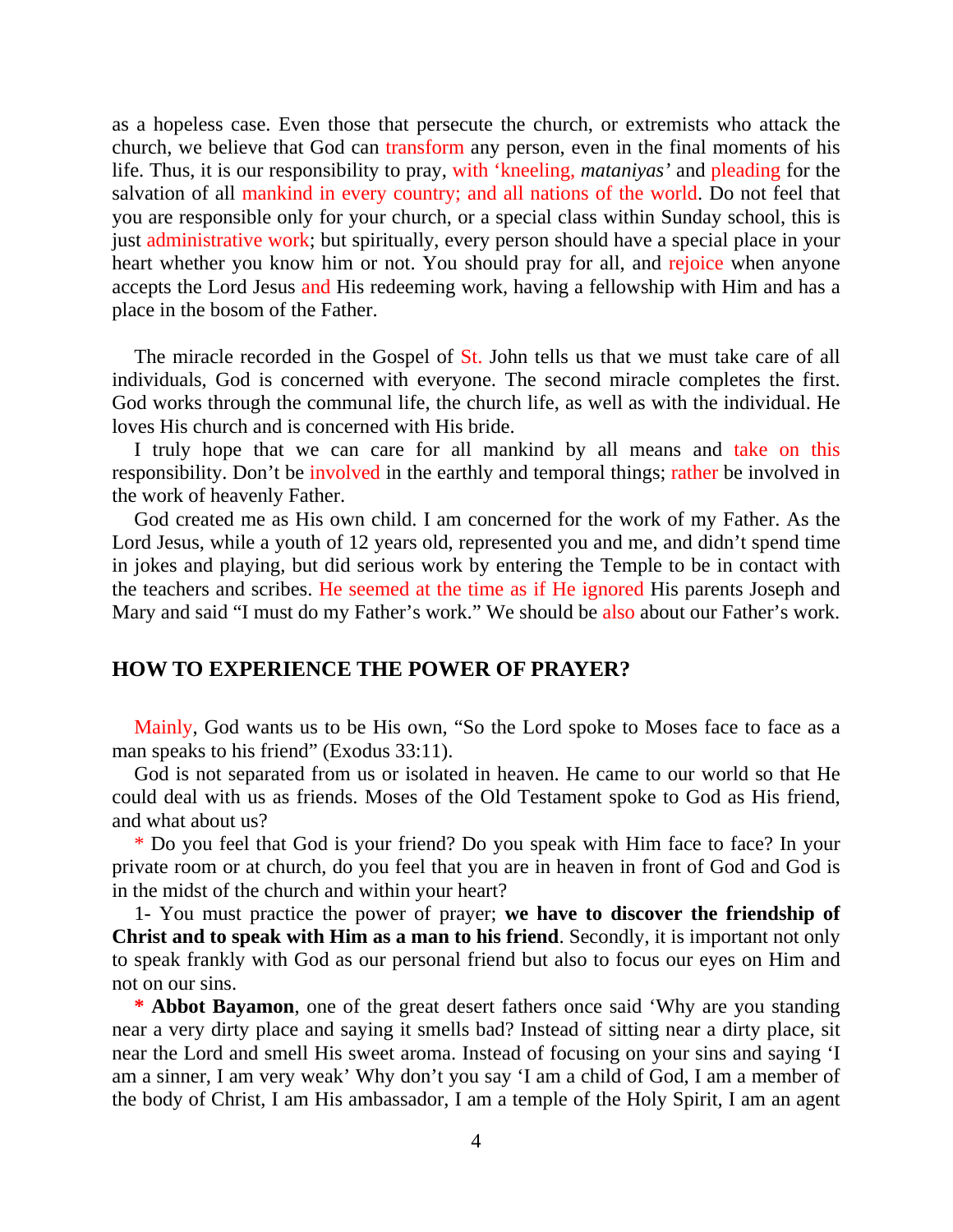of heaven, I am called to be an angel of God, I have a special place in the bosom of the Father, I am truly waiting to be with the angels and all the heavenly hosts.

#### **PRAYING FOR THE SALVATION OF THE WORLD**

The world today is paralysed. It is not the work of the clergy alone, but all the clergy and laymen must work in one spirit in harmony to bring the world to the Lord Jesus and ask Him to heal its paralysis. I believe that any person who does not pray for the salvation of all mankind has committed a fatal mistake or a sin, and must confess to the Lord that his heart is narrow. We must love all mankind.

**Tertullian** in the second century said, "The world hates the church and the church loves those in the world. The world can't accept the church and attacks the church and her services." It is our shared responsibility to work through the Lord Jesus Christ for the salvation of all mankind. When you say this child or this young person is in my group and I am concerned with him, you are still far away from the Spirit of Christ. Every person should have a special place in your heart. Church administration is important; however we need the Spirit of God, the lover of all mankind. **St. John Chrysostom** used to say to the people 'I love you.' One time he didn't attend his sermon, and when he returned the following day he said to them 'Yesterday passed for me like a year because I couldn't pass a day without seeing you.' What a lovely fatherhood! St John said 'Don't imagine that I am rejoicing because there are many of you. If there is just one person in the city who doesn't enjoy Christ, I am in grief.' If there is just one person in the capital of the Eastern Roman empire who is far from Christ, St John Chrysostom could not be happy.

What about how we feel? Sometimes while we are on the Internet or watching TV and we see a person committing some sin and we laugh, although we don't know them, how is it that we do not care for their salvation?

St. Paul said, 'I have the mind of Christ. I have the heart of Christ.' He is the lover of mankind. If I am united with Him and have His characteristics, I share with Him to be the lover of mankind.

Do you love the whole world? Do you feel that you are a servant to every human being? Do you feel that you are a member of the body of the Lord Jesus and hope that the whole world becomes the church of Christ?

St. Paul said that if any person is weak, he is also weak. If any person is having difficulty, his heart will be inflamed as if by fire (2 Cor. 11:29), this is the heart of a servant to the world.

Once on Bright Saturday, a person had no car and needed to hitch a ride to church. The American man who stopped to pick him up asked where he was going at midnight, and he told him" I am going to the church to prepare for Easter and began to describe Good Friday".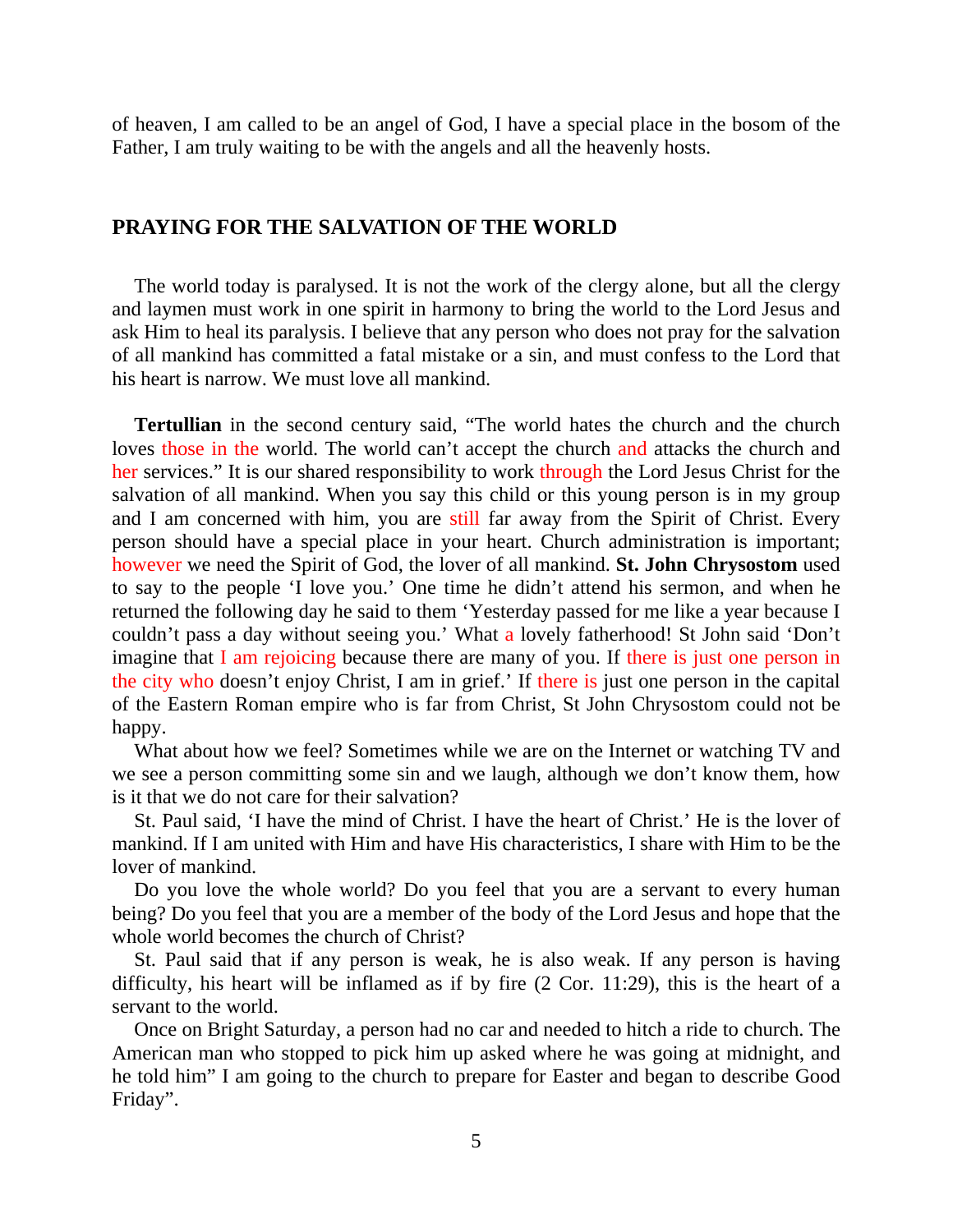The driver asked if he wanted to go to the pub!

Although his English wasn't that strong, he asked the driver if he believed in Christ and found out that he didn't. Then he presented the driver with this question;

'If you don't believe in God and you think you are right, but you discover that there is God and then what will you do? For me when I die I will lose nothing for my faith in God even if there is no God'

The driver couldn't answer and when they came near the church, he asked him to come in and see what it was like. He entered and during the prayer, the driver began to weep. He asked him to visit him and speak with him about Christ, as the man had seen in the church an icon of heaven with the church half full at midnight with people in deep and sincere prayer. This should be at the end of our prayers that we could see the Lord here in this world before departing to the world to come. Not just to see Him but also be able to reveal Him to others.

#### **COMPARE ADAM AND EVE TO JOB**

I want to compare Adam and Eve to Job while the latter was suffering tribulations. Adam and Eve were escaping from the sight of God; they were shamed and afraid for they were naked. Now Job lost all of his animals, his children, his home, his friends became enemies and his wife turned against him. Even his body became infested with worms and was sickly, all except his tongue because the devil wanted him to blaspheme God with it.

Job, although he externally appeared to be in very bad shape, he practiced singing a very nice song, and according to **St. John Chrysostom** Job's song was better than the songs of the angels because the angels sang from heaven but Job sang and gave thanks to God in the midst of his trials and tribulations. He said 'I am in heaven; my life is of time and no one, even Satan can take away my God from my heart. He is in my heart and I see Him even in these bad situations.'

Therefore; my goal is to practice the peace of the heavenly life here in this world before leaving it.

The Lord Jesus is my first and last goal, he is everything to me. David, the king and prophet, said that he was among the garbage and God had lifted him up to be among great and noble creatures.

St. Paul was complaining about his flesh as if it was dead from sin, but he said 'I can do all things through Christ who strengthens me' (Phi. 4:13). He confessed that he was the chief of all sinners; at the same time he believed that he had the righteousness of the Lord Christ. He was proud that he was hidden in Christ and Christ granted him Himself as his own righteousness. He was proud that his inner man was focusing on the Lord Jesus and not on his weaknesses and sins. St. Paul often complained of his weakness and was focusing on the Lord to grant him victory. In Corinthians 15:57 he said 'Thanks be to God who gives us the victory through our Lord Jesus Christ.' I am victorious! God the Father granted me to be a member, or soldier of the army of Christ, who is the Captain of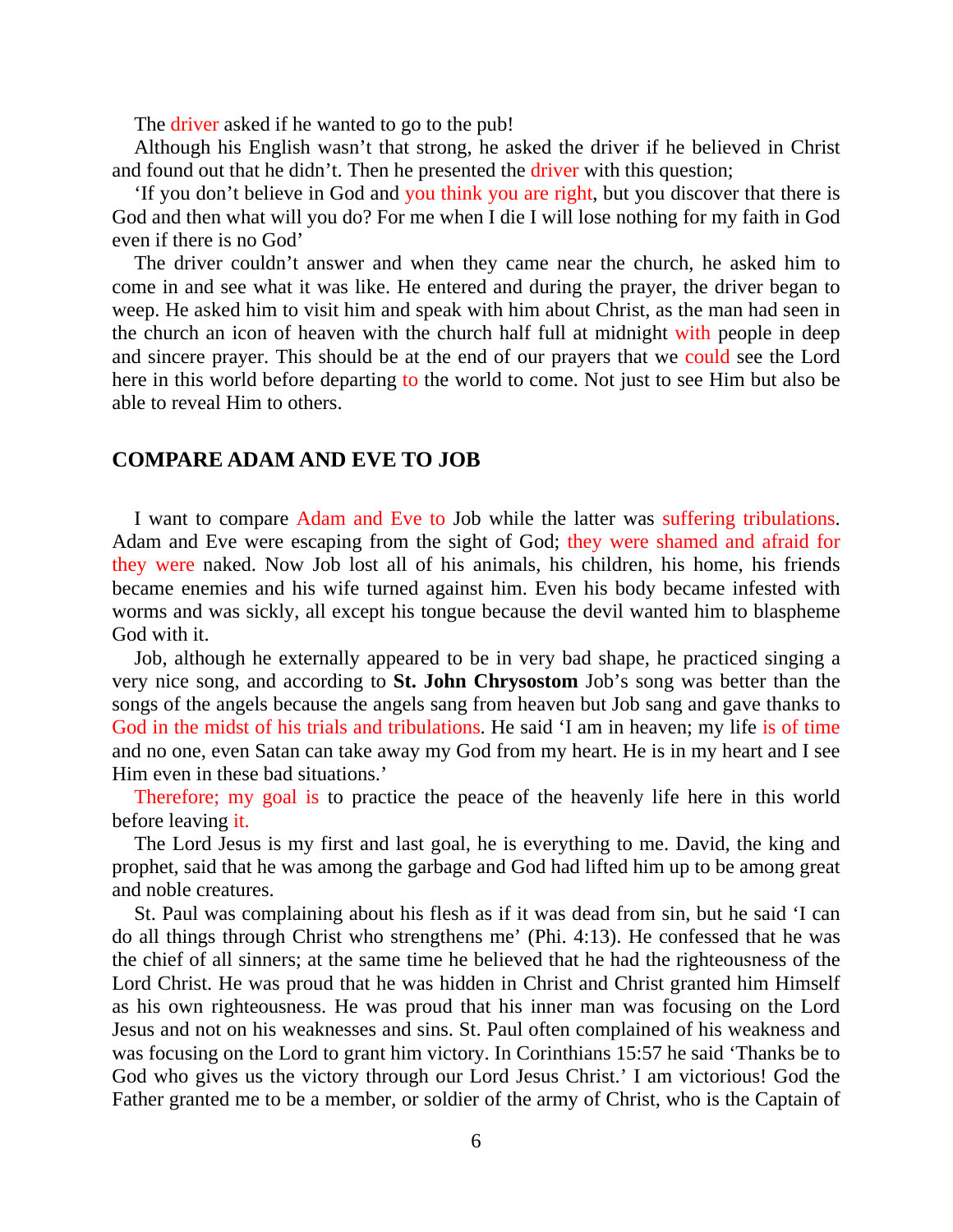the battle, so surely I will be victorious if I follow the captain. Again, we should speak frankly with God as our friend and focus our eyes on Him and not our weakness.

Now; what would be the aim and purpose of our life, if it wouldn't be to see Him? He said in Mathew 5:8 'Blessed are the pure in heart for they shall see God.' If you will not see Him here through faith, you will not see Him face to face on the last day. Every day you must ask God, 'I want to see you. I want to be in touch with you. I want to hear your voice. I want to see you through the Eucharist, through daily events, through righteous men, in the sinners and while I am eating, drinking, studying, sleeping and working. I see you in every single moment.' God wants to reveal Himself to you and me. Why do we prevent ourselves from seeing Him?

In 1971 there was someone coming to Los Angeles, and I asked one of the youth then (now Bishop Tadros) to meet him at the airport. Later I asked him about the man he picked up, and he said that man knew nothing about God. He had never read the Bible nor had he heard of the Gospels, he only went to church at the feasts to see how people were dressed. He had lived in sin, and now began to live in the church. That man came to me once and wanted to confess. He said 'When I was in Egypt I was very strong and I felt that God couldn't defeat me, when I came to Los Angeles I had no friends or relatives and was very weak as I could do nothing, here; God put me in a corner and now I can't be far away from Him. It was a good chance for me to know God and I discovered how beautiful and nice my Lord Jesus Christ is in bringing me here to reveal Him self to me."

This should at the end of our prayers, that everyone discovers the Lord whose aim is to bring us all to Him.

### **HOW COULD I ENJOY MY LORD AND FOR HIM TO BE MY EVERYTHING?**

God created man to be joyful and cheerful. Although Jesus wept many times, but Pontius Pilate wrote a letter to Herod saying that 'When you see Christ, you desire to focus your eyes on Him, but it's too hard to see His eyes.' He is always cheerful and smiling and only sometimes weeping. Truly He was a man of suffering, according to Isaiah, He was a 'servant of suffering' but He, as a representative of us all, was always cheerful. When I accept my Lord Jesus as a source of joy within my heart, I am always cheerful, smiling, rejoicing and satisfied with Him because He is everything to me. He who provides food for my body, He gives me Himself as food for my soul. When I sleep, I thank God for the rest for my body and for His bosom for the rest of my soul. When somebody hates me, I thank Him that I have a divine chance to share with my Lord and love my enemies. In all things, I see Him as everything to me and satisfy all of my needs.

We have one life, if you are at home, at church, at a party or wedding, there is one life and you are either with Christ or without Him. We cannot live half between darkness and light.